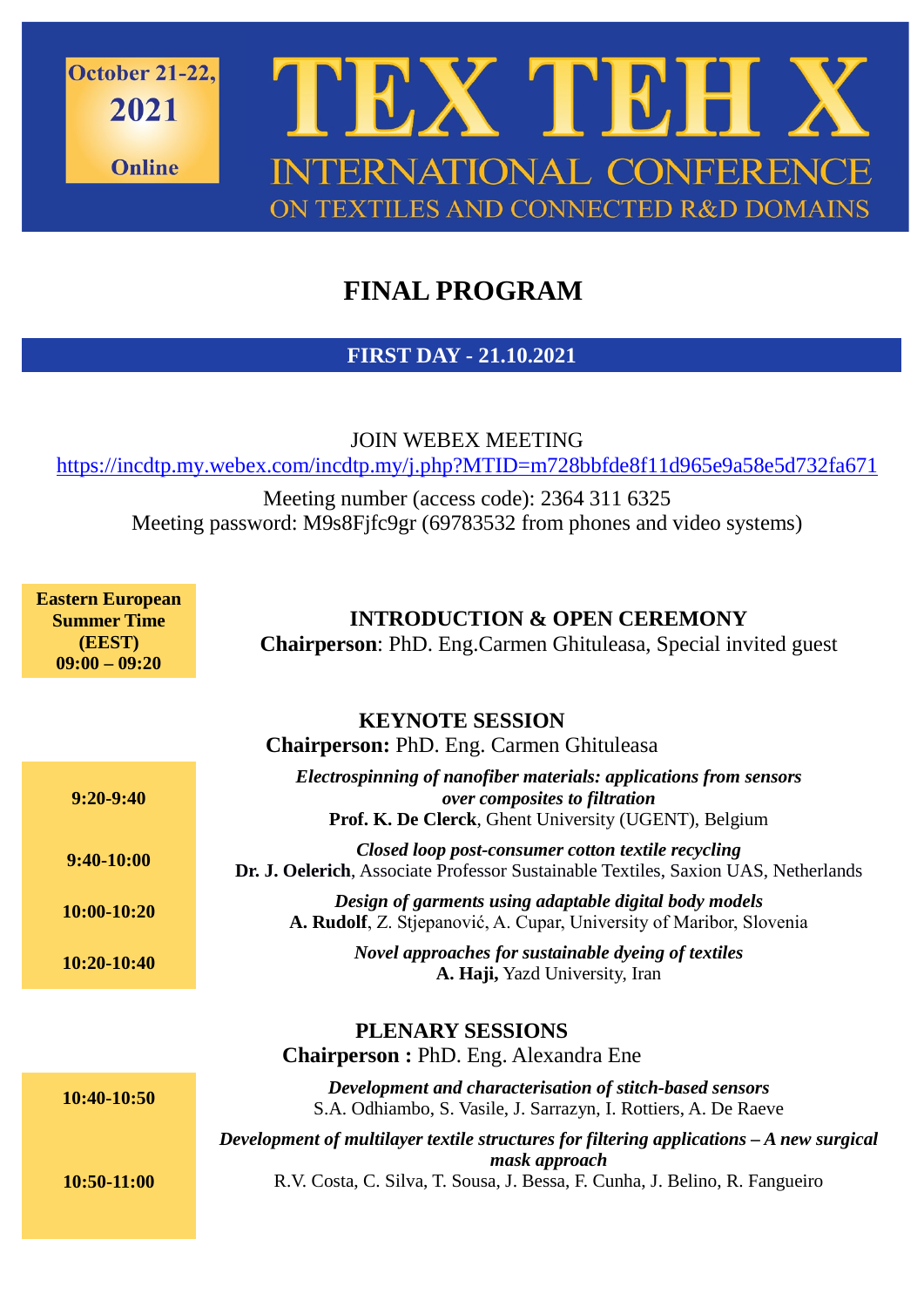| $11:00-11:10$ | Development of multifunctional yarn from the functionalization of organic raw cotton<br>fibers with zinc nanoparticles<br>S. Ferreira, P. Silva, J., Bessa, F. Cunha, C. Castro, A. Aguilar, R. Fangueiro    |
|---------------|--------------------------------------------------------------------------------------------------------------------------------------------------------------------------------------------------------------|
| $11:10-11:20$ | A sustainability approach: integration of a microencapsulated phase change material to a<br>recycled PES nonwoven fabric to develop a heat storing recycled material<br>E. G. Saraç, E. Öner, M. V. Kahraman |
| 11:20-11:30   | Recycled textiles: evolving design practices for changing the circular future of fashion<br>sector<br>E. D'Itria, C. Colombi                                                                                 |
| 11:30-11:45   | Water repellent breathable PET/wool fabric via plasma polymerisation technology<br>A. Haji, M.K. Mehrizi, M.A. Tavanai, M. Gohari                                                                            |
| 11:45-11:55   | Development of ecological denim bleaching methods<br>I. İvedi, K. Yağcı, E. Tağaç                                                                                                                            |
| 11:55-12:05   | A new approach for classification of different woven fabric patterns and thread densities<br>with convolutional neural networks<br>E. Gültekin, H.İ. Çelik, H.K. Kaynak                                      |
| 12:05-12:15   | Research regarding new sustainable methods of garment pattern drafting<br>I.E. Marin                                                                                                                         |
| 12:15-12:25   | Selective deposition of nanofibers net on textile structures<br>D. Minguez, E. Bou-Belda, I. Montava, P. Díaz-García, M. Bonet-Aracil, J. Gisbert-Payá                                                       |
| 12:25-12:35   | Effects of aramid sewing yarn type and fabric compositions on some seam properties of<br>high performance fire retardant fabrics<br>S. Kara                                                                  |
| 12:35-13:30   | <b>Lunch break</b>                                                                                                                                                                                           |
|               | PLENARY SESSIONS                                                                                                                                                                                             |
|               | <b>Chair Person: PhD. Eng. Alina Popescu</b>                                                                                                                                                                 |
| 13:30-13:40   | Electrospinning of antibacterial polyurethane/ZnO nanofibers<br>İ.Y. Mol, F.C. Çallioğlu                                                                                                                     |
| 13:40-13:50   | Aqueous solutions of chitosan: viscometric and flocculation properties<br>C.-E. Brunchi, L. Ghimici                                                                                                          |

## **13:50-14:00** *A research on the breathability property of baby diaper backsheet* H.K. Kaynak, M. Alsayed

**14:00-14:15** *Encapsulation lavender oil by spray drying for sportswear* G. Erkan, G.C. Türkoğlu, S.Y. Karavana, A.M. Sariişik, B. Ütebay, A.Ç. Bakadur, A. Popescu

**14:15-14:25** *Growing materials: exploring new design practices towards a sustainable fashion sector* E. D'Itria, P. Bolzan, F. Papile

| 14:25-14:35 | Two-step crosslinking of PVP/gel nanofibers<br>H.K.Güler, F.C. Callioğlu                                                              |
|-------------|---------------------------------------------------------------------------------------------------------------------------------------|
| 14:35-14:45 | Electrospinning of St. John's wort oil loaded microcapsules based PVA nanofibers<br>H.K. Güler, F.C. Çallıoğlu, İ.Y. Mol, M. Geysoğlu |
| 14:45-14:55 | Solvent optimization of electrospun poly(acrylic acid) nanofibers<br>M. Geysoğlu, F.C. Çallıoğlu                                      |
| 14:55-15:05 | Carbon fibre alignment for reinforced composites using embroidery technology<br>J. Domenech-Pastor, P. Diaz-Garcia, D. Garcia         |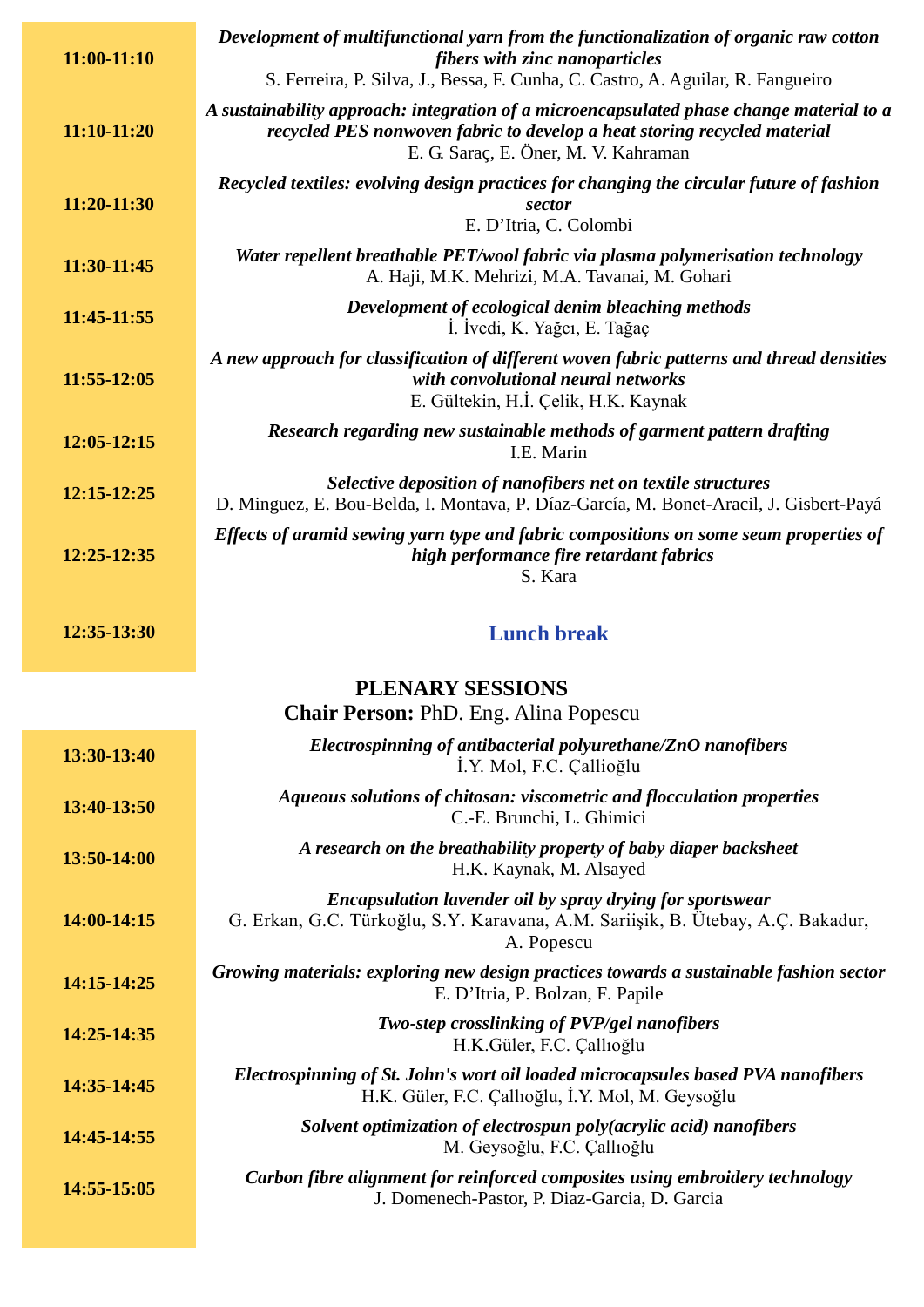## **15:05-15:15 Coffee Break**

| PLENARY SESSIONS<br><b>Chairperson: PhD. Eng. Sabina Olaru</b> |                                                                                                                                                                                                 |  |
|----------------------------------------------------------------|-------------------------------------------------------------------------------------------------------------------------------------------------------------------------------------------------|--|
| 15:15-15:25                                                    | Emulsion electrospinning of polyvinylpyrrolidone (PVP)/paracetamol nanofibers<br>M. Geysoğlu, H.K. Güler, F.C. Çallıoğlu, İ.Y. Mol                                                              |  |
| 15:25-15:35                                                    | <b>Paracetamol Drug Loaded Microcapsule Based Nanofiber Production</b><br>I.Y. Mol, F.C. Çallıoğlu, H.K. Güler, M. Geysoğlu                                                                     |  |
| 15:35-15:40                                                    | Performance properties of knitted fabrics produced from r-PET and cotton/r-PET blended<br>vortex and ring yarns<br>A. Oruç, Y. Arıkan, E. İlanbey, K. Özşahin                                   |  |
| 15:40-15:55                                                    | Optimization of some weaving machine parts design. Theoretical approach<br>A. Mostafa, W. Hashima, M. Hassan, S. El-Gholmy, A. Eloufy                                                           |  |
| 15:55-16:05                                                    | Development of textile-rubber composite materials using recycled rubber and textiles with<br><i>applications in industry</i><br>F.St.C. Mustata, A. Curteza                                     |  |
| 16:05-16:15                                                    | The effect of plasma treatment on the printability of polyester fabric using cochineal<br>natural dye<br>M. Khajeh Mehrizi, A. Haji, Z. Shahi, M. Golshan                                       |  |
| 16:15-16:25                                                    | A study on enhancing the flame retardancy of polypropylene yarn with boron compounds<br>E. Eskiyapar, Hatice K. Kaynak, Halil İ. Çelik, E. Sarıoğlu                                             |  |
| 16:25-16:35                                                    | Behaviour assessment of tridimensional multilayer fibrous structures as respiratory<br><i>protection substrates</i><br>C. Silva, T. Sousa, J. Bessa, F. Cunha, M. Costa, A. Roças, R. Fangueiro |  |
| <b>SECOND DAY - 22.10.2021</b>                                 |                                                                                                                                                                                                 |  |

JOIN WEBEX MEETING

<https://incdtp.my.webex.com/incdtp.my/j.php?MTID=mc2e48e51c9002c592c707353d45c5afa>

Meeting number (access code): 2368 959 3382 Meeting password: 7kgChp9kuW6 (75424795 from phones and video systems)

> **PLENARY SESSIONS Chairperson:** PhD. Eng. Emilia Visileanu

| <b>Eastern European</b><br><b>Summer Time</b><br>(EEST)<br>$9:00-9:20$ | <b>Magurele Science Park Association - we develop community and create connections</b><br>Paula Badinu, MSP Romania                                                          |
|------------------------------------------------------------------------|------------------------------------------------------------------------------------------------------------------------------------------------------------------------------|
| $9:20-9:35$                                                            | Degradation of nonwoven fabrics suitable for wet wipes buried in soil<br>V. Sülar, B. Keçeci                                                                                 |
| $9:35-9:45$                                                            | Theoretical considerations regarding virtual methods to obtain the garment prototype<br>$(2D/3D$ and $3D/2D)$<br>M. Avadanei, A. Talpa, A. Curteza, D. Viziteu, I. Dulgheriu |
| $9:40-9:45$                                                            | Active principles applied on biomaterials for the curative therapy of inflammatory skin<br>diseases - a review<br>A. Țigău, G. Vasile, L. Chirilă, A. Popescu, S. Olaru      |
| $9:45-9:55$                                                            | A case study for water footprint assessment of a denim product<br>V. Sülar, B. Soy, K. Yağci                                                                                 |